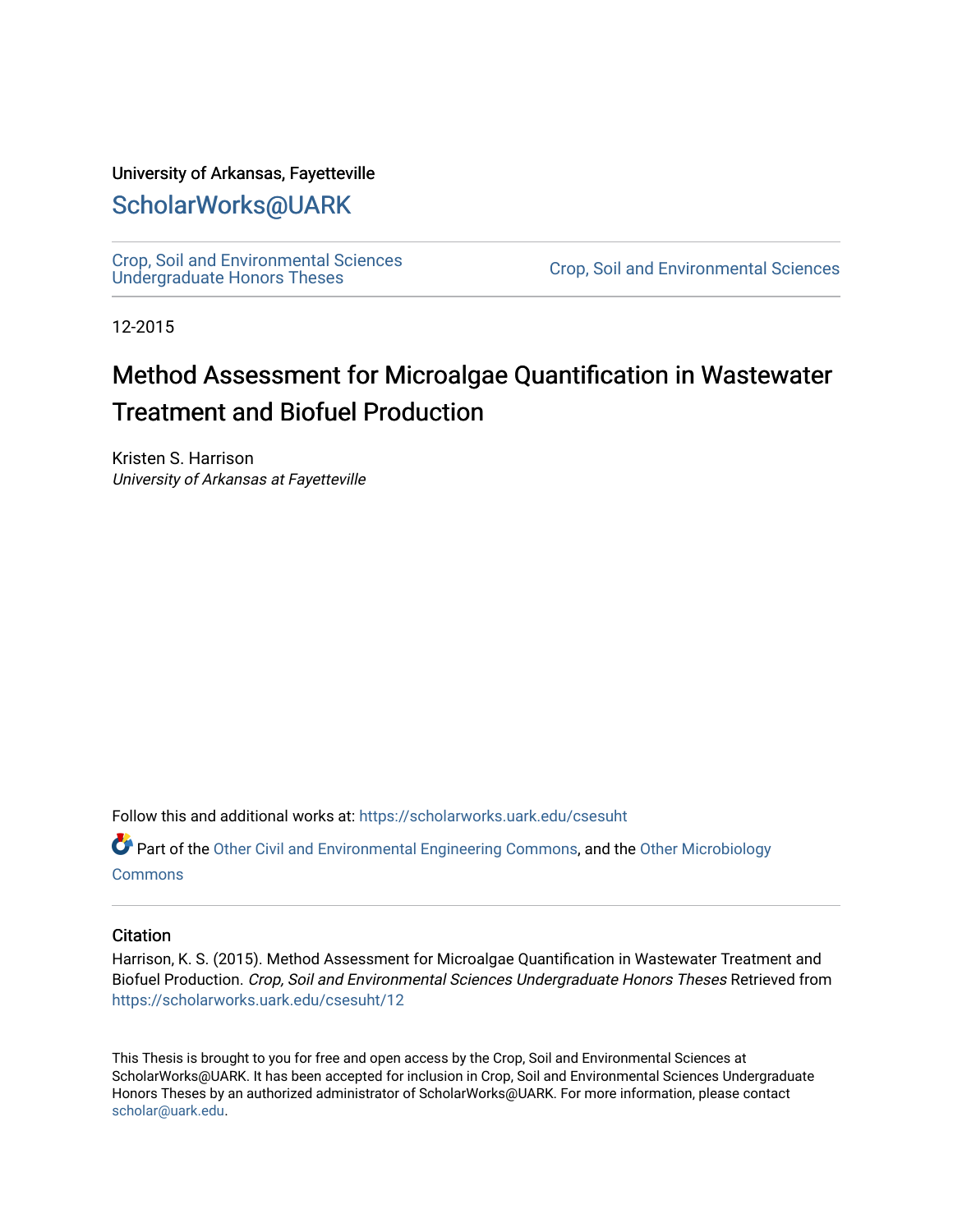# Method Assessment for Microalgae Quantification in Wastewater Treatment and Biofuel Production

Kristen S. Harrison

Honors Thesis

Fall 2015

Department of Crop, Soil, and Environmental Sciences,

University of Arkansas, Fayetteville.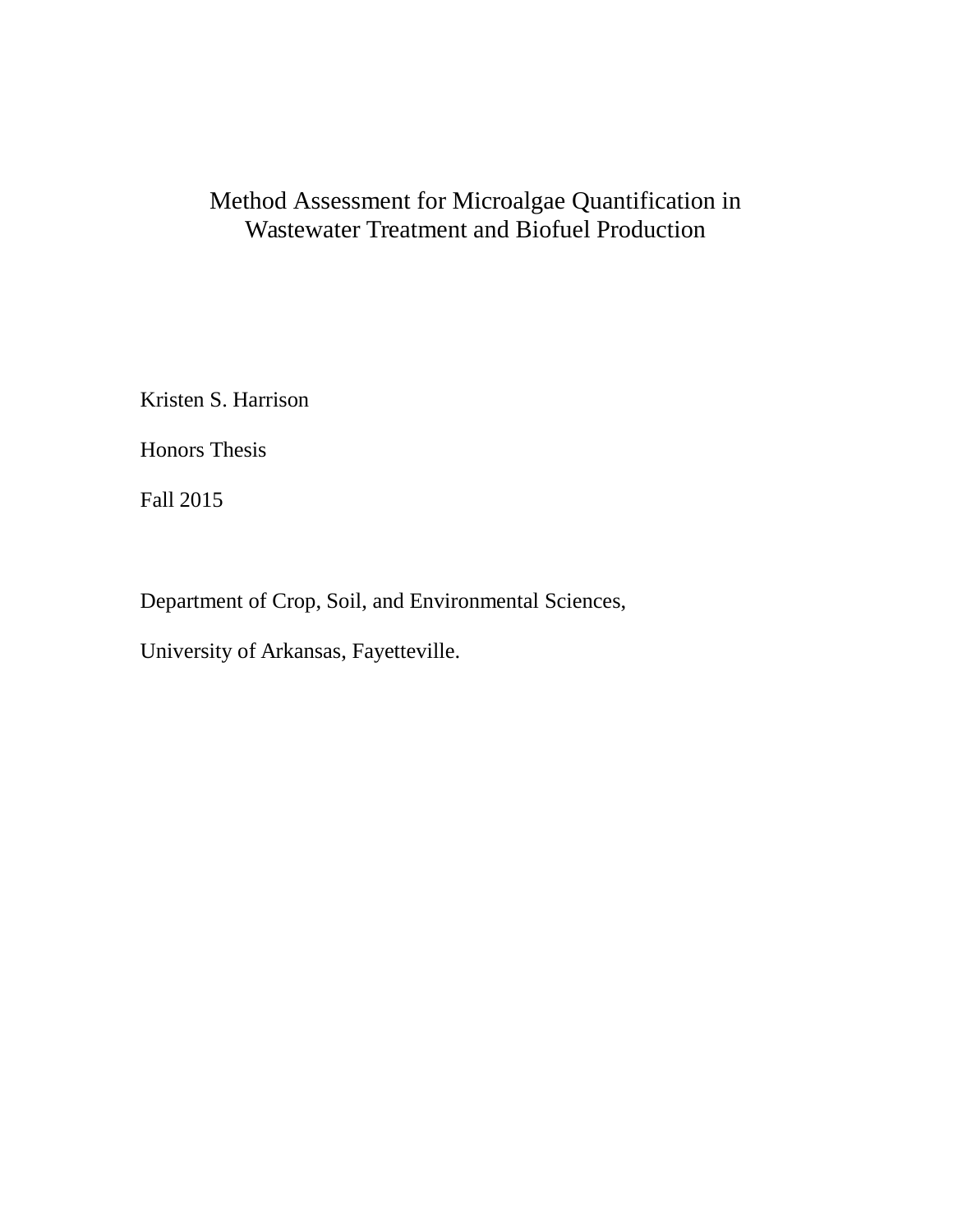### **INTRODUCTION**

#### **Biofuel Production**

As the world's population and energy demands increase, new systems and sources for waste treatment and fuel production must be researched and developed. Usage of fossil fuels is ever-increasing, but, by many estimations, the supply has peaked and will begin to fall rapidly. Even if the supply was sustainable into the future, the damaging effect of burning these fuels is not (Pittman et al. 2011). Anthropogenic greenhouse gas emissions are astronomical, and the entire planet is affected. Due to these effects, there is significant interest in "carbon-neutral" energy sources such as biofuels like ethanol or biodiesel, which are usually produced from sugar and corn or oil crops like soybean and sunflowers (Pittman et al. 2011). However these crop-based biofuels are not actually carbon-neutral or sustainable. They consume crops and cropland that could otherwise be used for food (Wurts 2010) and there is no feasible way for them to replace petroleumbased liquid fuels entirely because of the space and resources that would be required (Chisti 2007). So there is growing interest in a biofuel source that can produce a greater quantity of fuel with fewer inputs and on less land. Green microalgae have been proposed as an energy source due to their versatility, sustainable production, and high oil production rates. **Table 1**, a chart from *Conservation Biology*, shows a comparison between traditional biofuel crops and algae in terms of emissions, inputs, products, and land requirements.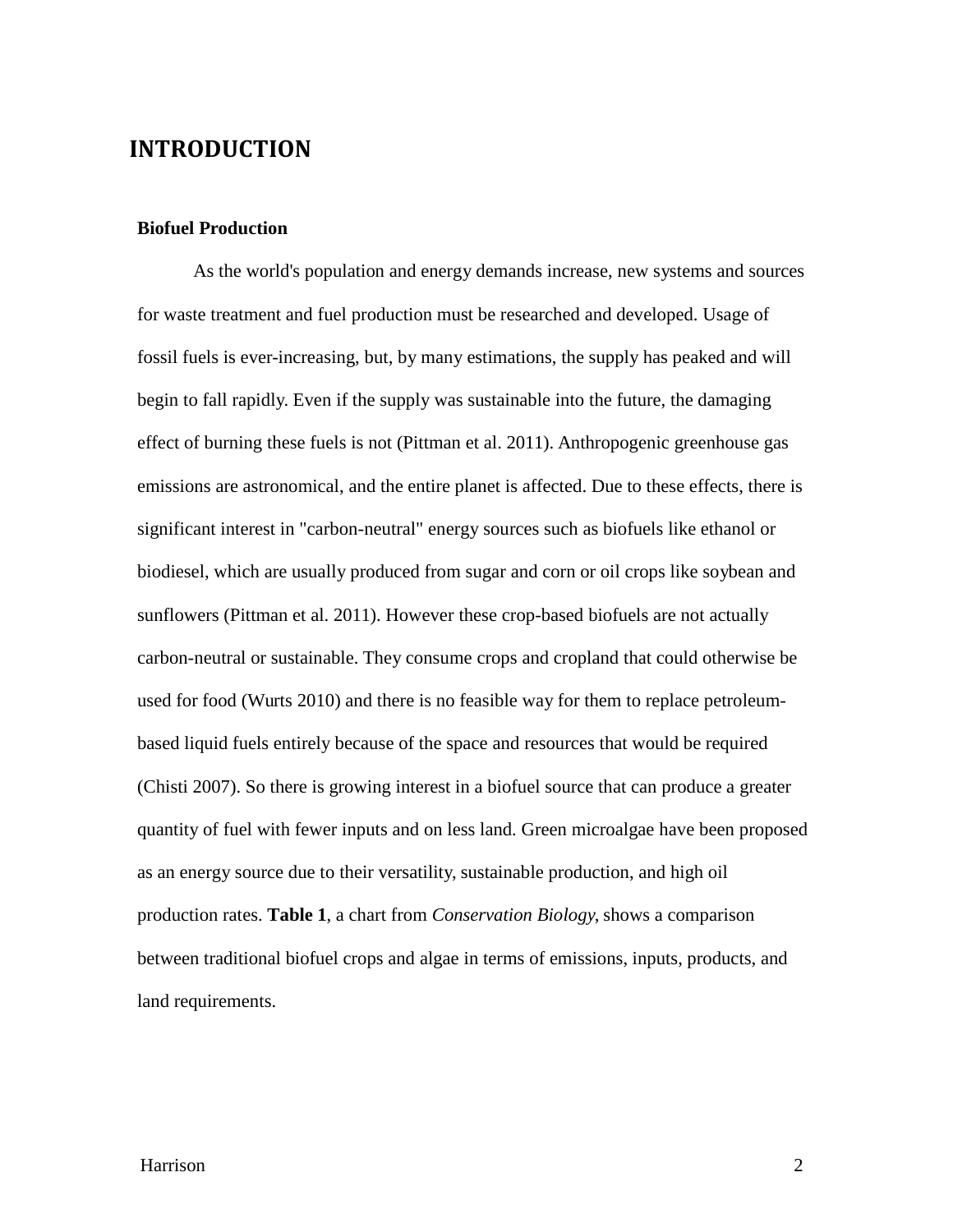#### **Table 1**

| <b>FUEL SOURCES</b><br><b>USED TO</b><br><b>CROP</b><br><b>PRODUCE</b> |                    | <b>GREENHOUSE</b><br>GAS<br><b>EMISSIONS*</b><br>Kilograms of<br>carbon dioxide<br>created per<br>mega joule of<br>energy<br>produced | USE OF RESOURCES DURING<br><b>GROWING, HARVESTING AND</b><br><b>REFINING OF FUEL</b><br>WATER<br><b>FERTILIZER</b><br>PESTICIDE<br>ENERGY |         |      |         | <b>PERCENT OF</b><br><b>EXISTING U.S.</b><br><b>CROP LAND</b><br><b>NEEDED TO</b><br><b>PRODUCE</b><br><b>ENOUGH FUEL</b><br><b>TO MEET HALF</b><br>OF U.S.<br><b>DEMAND</b> |
|------------------------------------------------------------------------|--------------------|---------------------------------------------------------------------------------------------------------------------------------------|-------------------------------------------------------------------------------------------------------------------------------------------|---------|------|---------|------------------------------------------------------------------------------------------------------------------------------------------------------------------------------|
| Corn                                                                   | Ethanol            | 81-85                                                                                                                                 | high                                                                                                                                      | high    | high | high    | 157%-262%                                                                                                                                                                    |
| Sugar cane                                                             | Ethanol            | $4 - 12$                                                                                                                              | high                                                                                                                                      | high    | med  | med     | 46-57                                                                                                                                                                        |
| Switch grass                                                           | Ethanol            | $-24$                                                                                                                                 | med-low                                                                                                                                   | low     | low  | low     | 60-108                                                                                                                                                                       |
| Wood residue                                                           | Ethanol, biodiesel | <b>N/A</b>                                                                                                                            | med                                                                                                                                       | low     | low  | low     | 150-250                                                                                                                                                                      |
| Soybeans                                                               | Biodiesel          | 49                                                                                                                                    | high                                                                                                                                      | low-med | med  | med-low | 180-240                                                                                                                                                                      |
| Rapeseed,<br>canola                                                    | Biodiesel          | 37                                                                                                                                    | high                                                                                                                                      | med     | med  | med-low | 30                                                                                                                                                                           |
| Algae                                                                  | Biodiesel          | $-183$                                                                                                                                | med                                                                                                                                       | low     | low  | high    | $1 - 2$                                                                                                                                                                      |

**Table 1** displays the relative inputs required, pollutant emissions released, ideal land use, and biofuel output of six common oil seed crops and algal biodiesel. Algal fuels are far more sustainable than oil crops due to their negative emissions and exceptionally low land requirement. Source: *Conservation Biology*

#### **Wastewater Treatment**

The treatment of wastewater from cities, sometimes including stormwater runoff, is complex and difficult. Municipal wastewater can contain toxic metals, nitrate and phosphate on a scale between 10 and 100 mg/L (Pittman et al. 2011), and high concentrations of organic carbon or biochemical oxygen demand (BOD). It is difficult to predict exactly what constituents will make up the wastewater from one cycle to the next, yet treatment plants are expected to meet water quality regulations regardless. A multistep system has been developed to clean most municipal waste, but it is labor, energy, and input intensive, and still additional steps are required to meet more stringent requirements for nutrient and metal concentrations.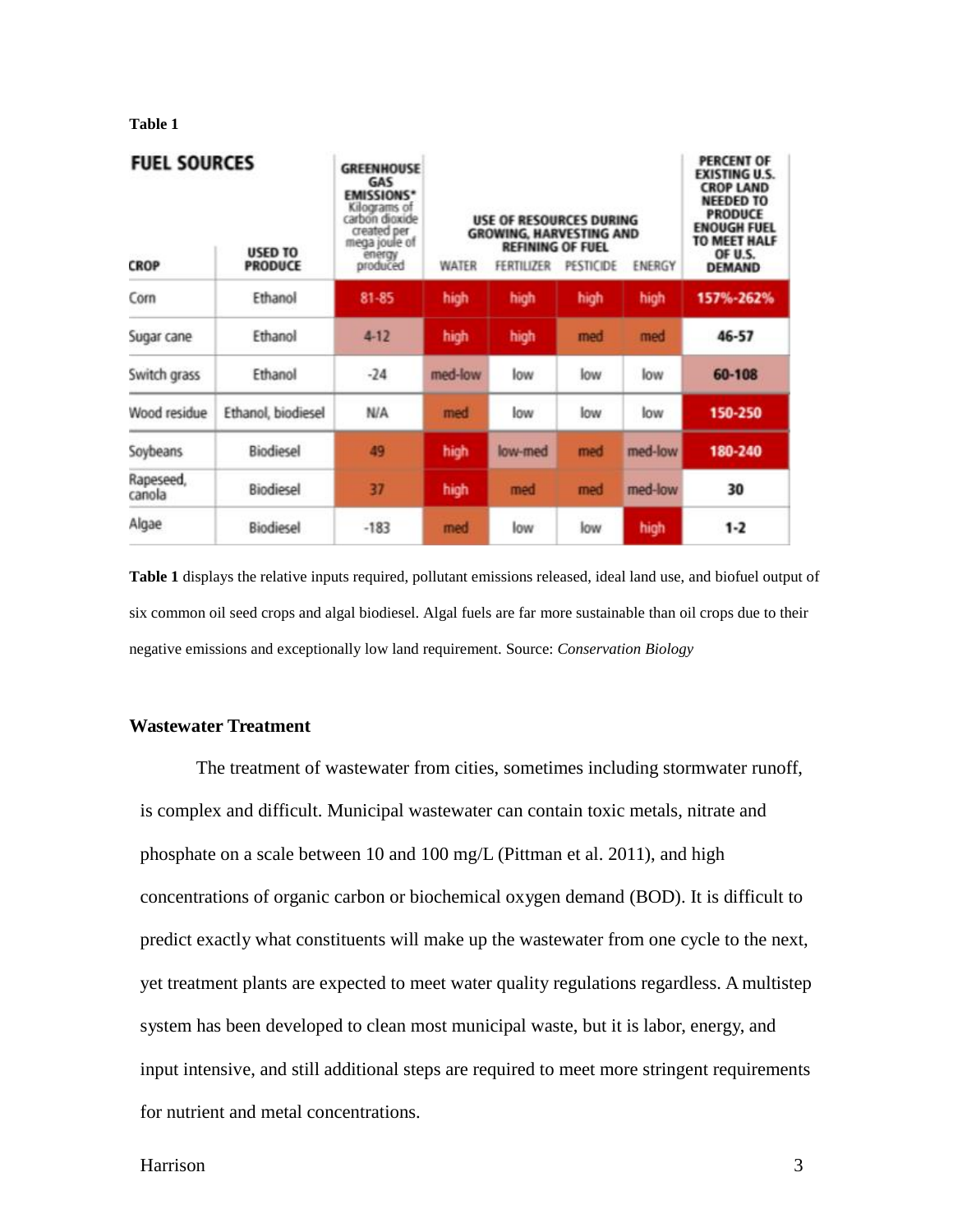#### **Traditional Wastewater Treatment**

Municipal wastewater treatment consists of two to three basic steps: primary, secondary, and sometimes tertiary (World Bank Group 2014). The waste stream is treated to remove suspended solids - physical particles that can settle out in the natural environment; biodegradable organics (BOD) - which can suddenly decrease the available oxygen in the receiving waters; pathogenic bacteria and other organisms; and mineral nutrients - including nitrates and phosphates (World Bank Group 2014).

First, the water is mechanically treated, with chemical additions only to speed up flocculation and removal. Suspended solids are screened or sedimented out. Primary treatment can reduce the BOD of the wastewater by 20-30% (World Bank Group 2014). Second, the water is biologically treated; secondary treatment can include various pond and wetland systems, trickling filters, and any other biological treatments to remove organic matter. Bacteria are added which will consume the dissolved organic matter and convert it into carbon dioxide and water (World Bank Group 2014). Secondary treatment also includes a second settling treatment to remove any residual waste as well as the treatment microbes. A well-run treatment plant with both primary and secondary systems can remove up to 85% of suspended solids and BOD from the waste stream (World Bank Group 2014).

Tertiary treatment includes any additional processes to remove inorganic nutrients or disinfect the water. Disinfection may be achieved by adding chlorine or exposing the stream to UV light. Traditionally, nutrient removal includes chemical precipitation into an activated sludge, which is buried in a landfill or further treated into fertilizer (Pittman et al. 2011). Tertiary treatment can remove up to 99% of all impurities from sewage water,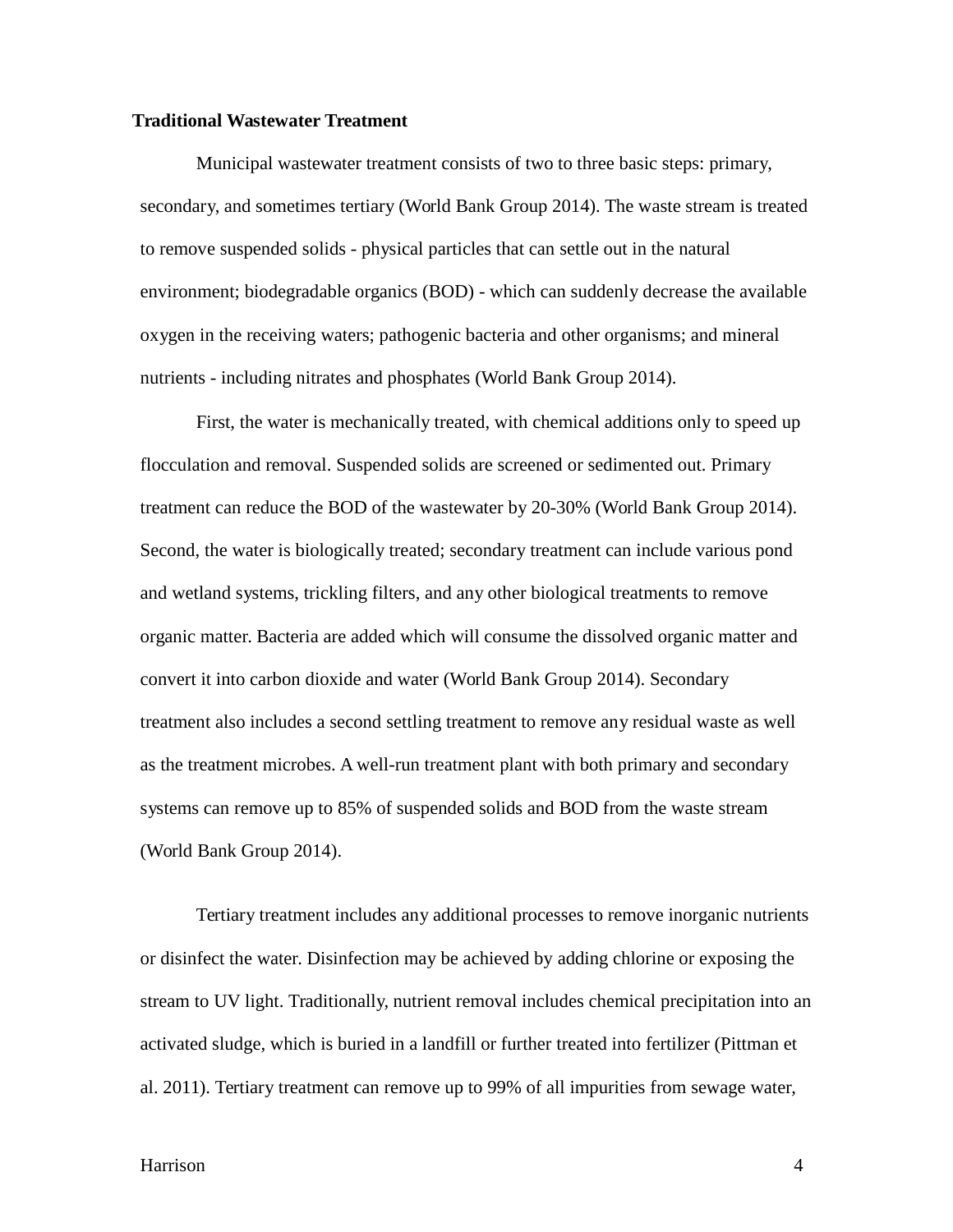but it is expensive and often requires technical experience and complicated equipment (World Bank Group 2014).

#### **Algal Wastewater Treatment**

This tertiary step is where the most intensive research on algal efficacy has been conducted (Pittman et al. 2011). Algae can be introduced at nearly any point in the treatment process, including before or after primary settling, after or instead of the addition of activated sludge, or as a tertiary step (Wang et al. 2009; Mallick 2002). Algae can be used to break down organic matter, to consume nitrogen and phosphorous nutrients, and to sequester heavy metals such as aluminum, calcium, iron, magnesium, and manganese (Wang et al. 2009). The microalgae of the *Chlorella* and *Scenedesmus*  genus have shown to be particularly tolerant to the growing conditions found in wastewater effluent, as well as being adept at sequestering inorganic nutrients and metals (Pittman et al. 2011). Some species have been found to provide 80-100% removal of ammonia, nitrate, and total phosphorus from primary treated wastewater. This removal represents a huge cost savings and increase in sustainability, since the fertilizers that otherwise would have to be mined and shipped are considered pollution in wastewater streams.

Low-cost, environmentally friendly algal wastewater treatment has been studied since the 1950's (Pittman et al. 2011). The primary attraction of algal wastewater treatment lies in the relatively simple and inexpensive technology, as well as in energy savings (Mallick 2002). Algal wastewater treatment plants may not need to expend as much energy aerating their water as their traditional counterparts, for example, because of the photosynthetic oxygen production of the algae (Mallick 2002). In addition,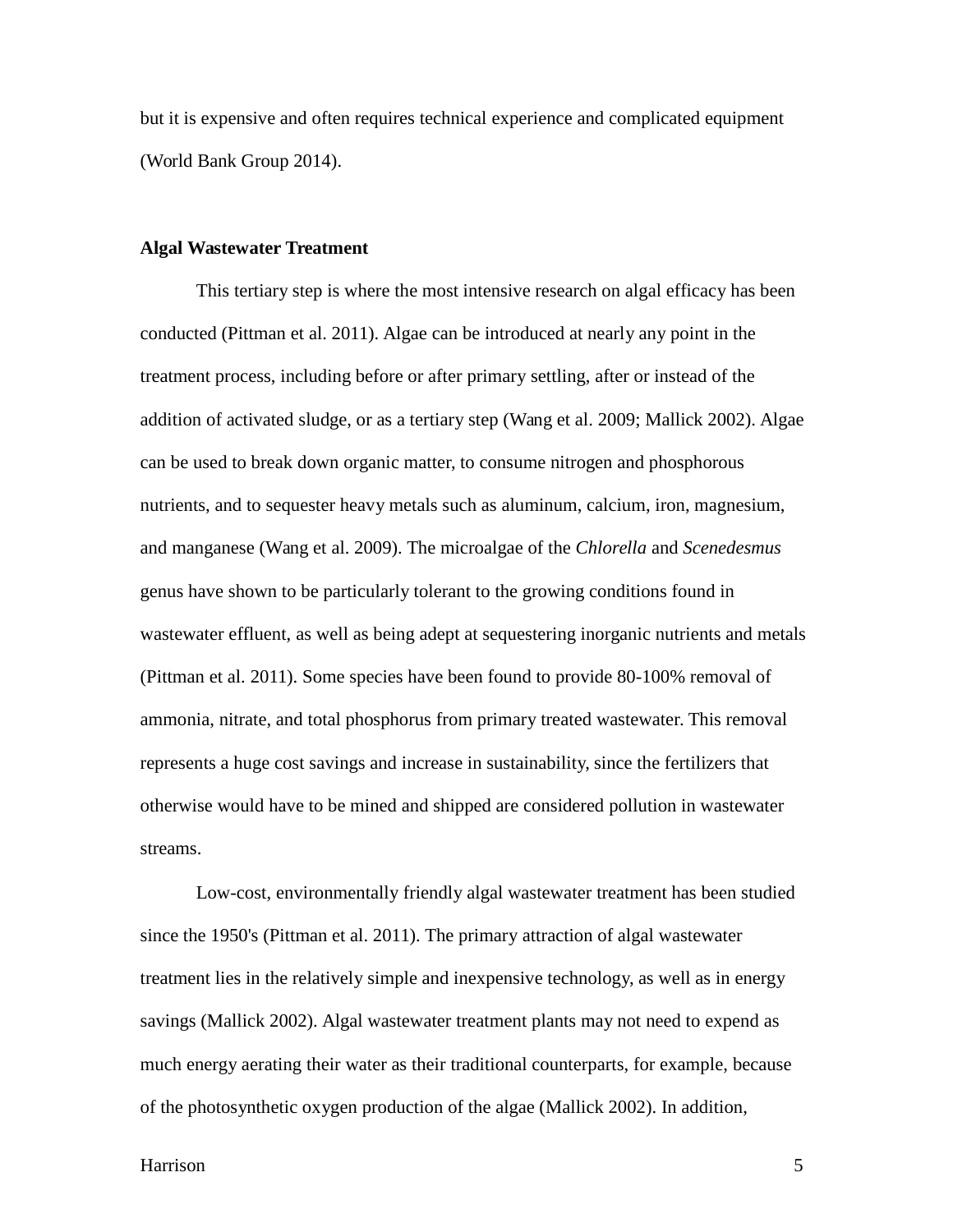cultivating algae that can be used for other applications in wastewater treatment facilities could present huge savings on algae production.

### **Commercial Algae Production**

Mass production of algae is achieved through cultivation in two main ways: photobioreactors and open ponds or "raceways" (Wurts 2010). Photobioreactors, more commonly used for small-scale research or demonstrations, are closed systems that pump water and algae continuously through a series of clear tubes, spheres, or plastic bags so that the algae is exposed to the maximum amount of light possible (Wurts 2010). **Figure 1** shows a basic photobioreactor schematic.





**Figure 1** shows the fresh algae medium that will be pumped through the solar array to feed the growing algae. Gases are exchanged and fertilizers are added for the algae, and  $CO<sub>2</sub>$  is injected to encourage photosynthesis. Source: wiki.uiowa.edu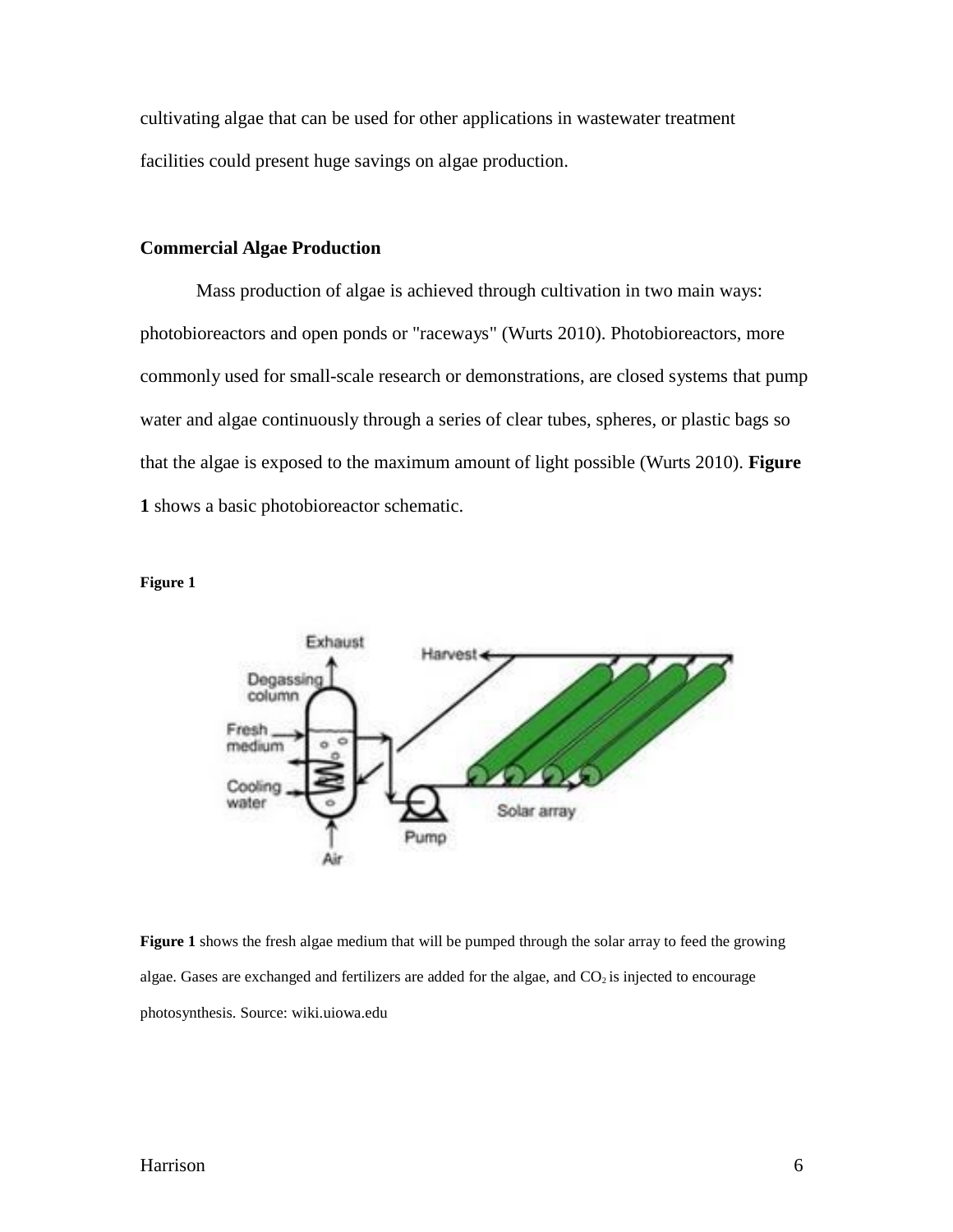Open pond systems produce much larger quantities of algae, but at a slower rate (Lardon et al 2009). The ponds are each one to several hectares in size and farms require a large area of flat land - around 100 hectares - in a suitable climate for cultivation, where the temperature and sun are ideal for the highly eutrophic ponds (Lardon et al. 2009; Wurts 2010). A paddlewheel maintains ~25 cm/s movement in the ponds and pipes along the sides inject carbon dioxide into the water for the algae to use in photosynthesis (Lardon et al. 2009). Some open-pond production farms have found sources of wasted carbon dioxide to feed into these systems, such as that released from the flues of coalfired power plants (Wurts 2010). Researchers at the University of Kentucky have estimated that over 2000 hectares of algae ponds would be needed to consume the carbon dioxide wasted by a single 500 MW power plant (Wurts 2010). Such sources of free recycled nutrients and other inputs may be crucial to making commercial algal production economically sustainable as it breaks into the market.

As of 2009, it was estimated that the cost of algal oil was 20 to 30 times higher than that of vegetable oil (Wurts 2010). University of Kentucky researchers projected the price of algal biodiesel to be as much as \$30/gallon. These exceptionally high pricetags are due to the high costs of resources and infrastructure required for large-scale algae production.

Specifically, critics cite the use of fossil fuels in the production process, the construction of the facilities, and in the harvesting and processing of the algae into biofuels (Pittman et al. 2011). Harvesting and processing the biofuel-bound algae do present some difficult engineering tasks. The algae that are most commonly studied for biofuel production are microalgae; they are difficult to harvest from open ponds due to their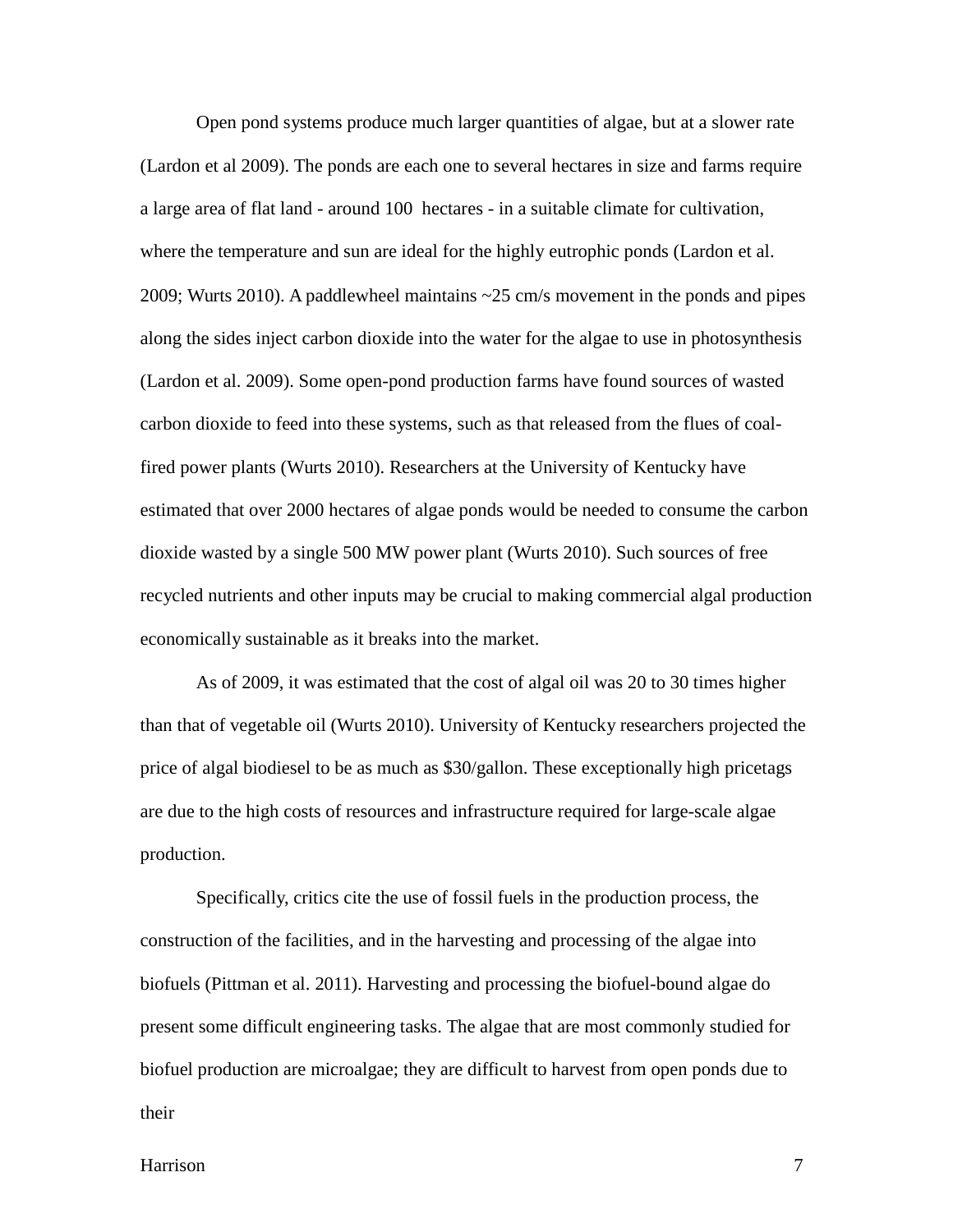small diameter and dispersal throughout the water (Lardon et al. 2009). The biomass can be harvested by centrifuging huge quantities of algae-water, but this is an expensive and demanding task that most plants cannot manage sustainably. Another option is to alter the pH of the water, causing the algae to flocculate naturally: up to 90% of the algal biomass can by collected by bringing the pH of the water up to 11 (Lardon et al. 2009). However, this requires chemical additives that can negatively affect the quality of the fuel produced (Wurts 2010). An efficient, low-cost harvesting method is sorely lacking, and multiple studies are underway to design one. Algae production has become an important research point as scientists recognize algae's versatility and potential, as well as the shortcomings of current methods and materials.

#### **Traditional Biofuel Sources**

Biofuel includes a few variations of renewable fuel such as ethanol, biodiesel, and combustible biomass. Biodiesel is often produced using oily or fibrous crops such as soybean, sunflower, rapeseed, corn, or switchgrass (Pimentel and Patzek 2005). However, in their 2005 comparison study, David Pimentel and Tad Patzek of Cornell and Berkeley Universities, respectively, found that every one of these fuel sources produce significantly less energy in biofuel than their production consumes in fossil fuels (Pimentel and Patzek 2005). At the low end, corn and soybean bioethanol only produce about 30% less energy than they consume to produce. At the high end, production using sunflower requires 118% more energy in fossil fuels than it can yield in ethanol (Pimentel and Patzek 2005). In addition to this excessive fossil fuel use, these sources all take up valuable agricultural land and impact the available food supply.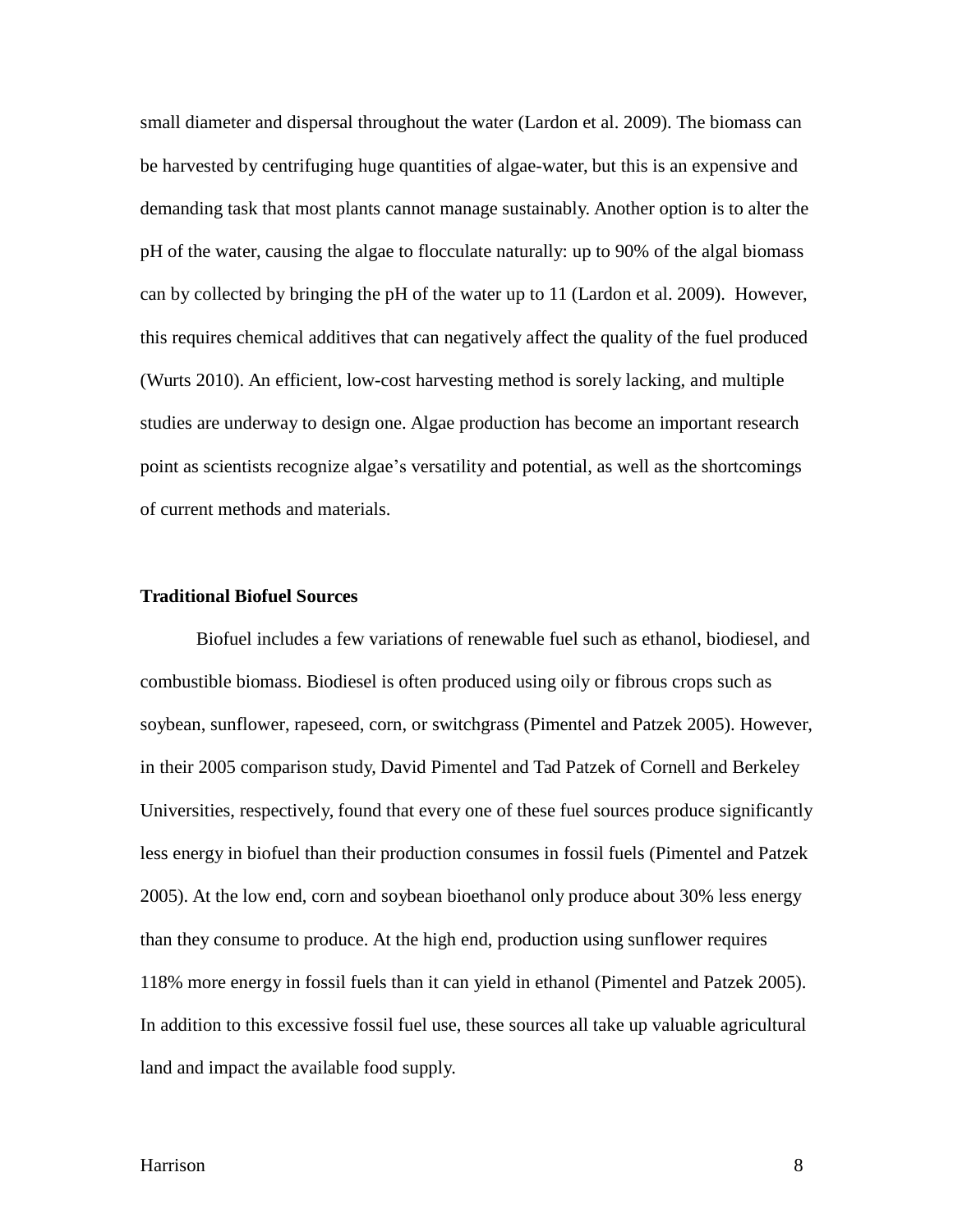The widespread use of traditional biofuel sources - including transportational fuels like ethanol - is maintained by subsidies from the government and established infrastructure. Algae, or another source, may produce energymore efficiently, but do not benefit from the previously established distribution system that carries other biofuels (Lardon et al. 2009). Additionally, car engines and energy plants are already built to burn ethanol, biodiesel, and other traditional biofuels, and switching over to algal biofuel may require costly adaptations of those systems (Lardon et al. 2009).

#### **Algae as Biofuel Source**

If the fuel systems and algal biofuel can be adapted to work together, algae offers several advantages over oil crops for biofuel production (Wurts 2010). Algae grow and reproduce much faster than terrestrial plants. It is common for algae to double their biomass within 24 hours; some, during the maximum growth period, have shown consistent doubling times as low as 3.5 hours (Chisti 2007). Microalgae can establish a flourishing population in a matter of days, where the time frame for terrestrial plant growth is on the scale of months or even years (Wurts 2010). Also, algal production can be done in areas that are not conducive to crop growth, thereby preserving arable land for growing human and livestock food. Some researchers have even found that photobioreactors can be built near the coasts and use saline water, fortified with nutrients, for production (Chisti 2007). If the algae are produced and harvested in a low-input, high- efficiency system, the feasibility and sustainability of the algal biofuel easily surpasses that of the terrestrial crops.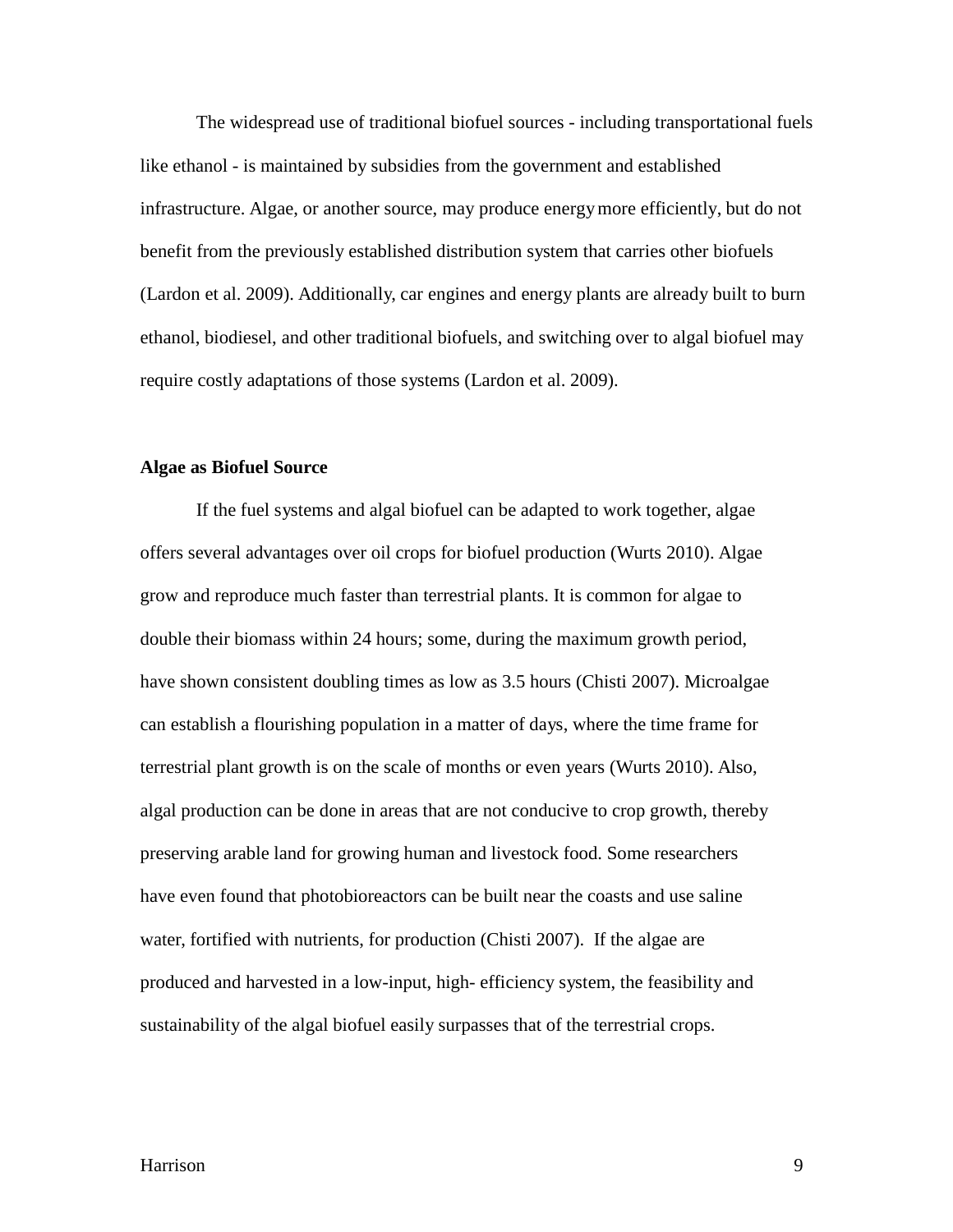Algal biofuel is most commonly produced through transesterification of lipids that are produced within the algal cells. The neutral lipids are isolated from the algae and converted into biodiesel (Pittman et al. 2011) that can be used for transportation fuel and industrial machines.

The US Department of Energy Aquatic Species Program has done extensive research on the oil production capabilities of microalgae, and have found them to be significantly greater than oilseed crops (Pittman et al. 2011). Of course, the algal species that is cultivated and the conditions under which it is grown are both major factors in potential lipid and biodiesel production. The microalgal genus that is commonly studied for this application, *Chlorella*, have been shown to produce much higher levels of lipids when exposed to nitrogen starvation, but this condition necessarily decreases the total biomass production (Lardon et al. 2009). Normal fertilization levels cause the alga to produce a lower ratio of lipids to biomass, which leads to a greater total lipid production through greater biomass production and more versatility in the final product because there is more algae to convert into fuels (Lardon et al. 2009). This study highlights the need to find a sustainable and inexpensive source of fertilizer for biofuel algae, since the nitrogen and phosphorus inputs required are expensive.

#### **Combining Wastewater Treatment and Fuel Production**

The ideal algal species for wastewater treatment would grow well under a variety of physical and chemical conditions because many treatment systems operate outdoors and treat a range of waste inputs, so they are subject to seasonal and compositional variation. Treatment systems are also subject to contamination by bacteria, zooplankton, and other algal species (Pittman et al. 2011), so the algae must be able to maintain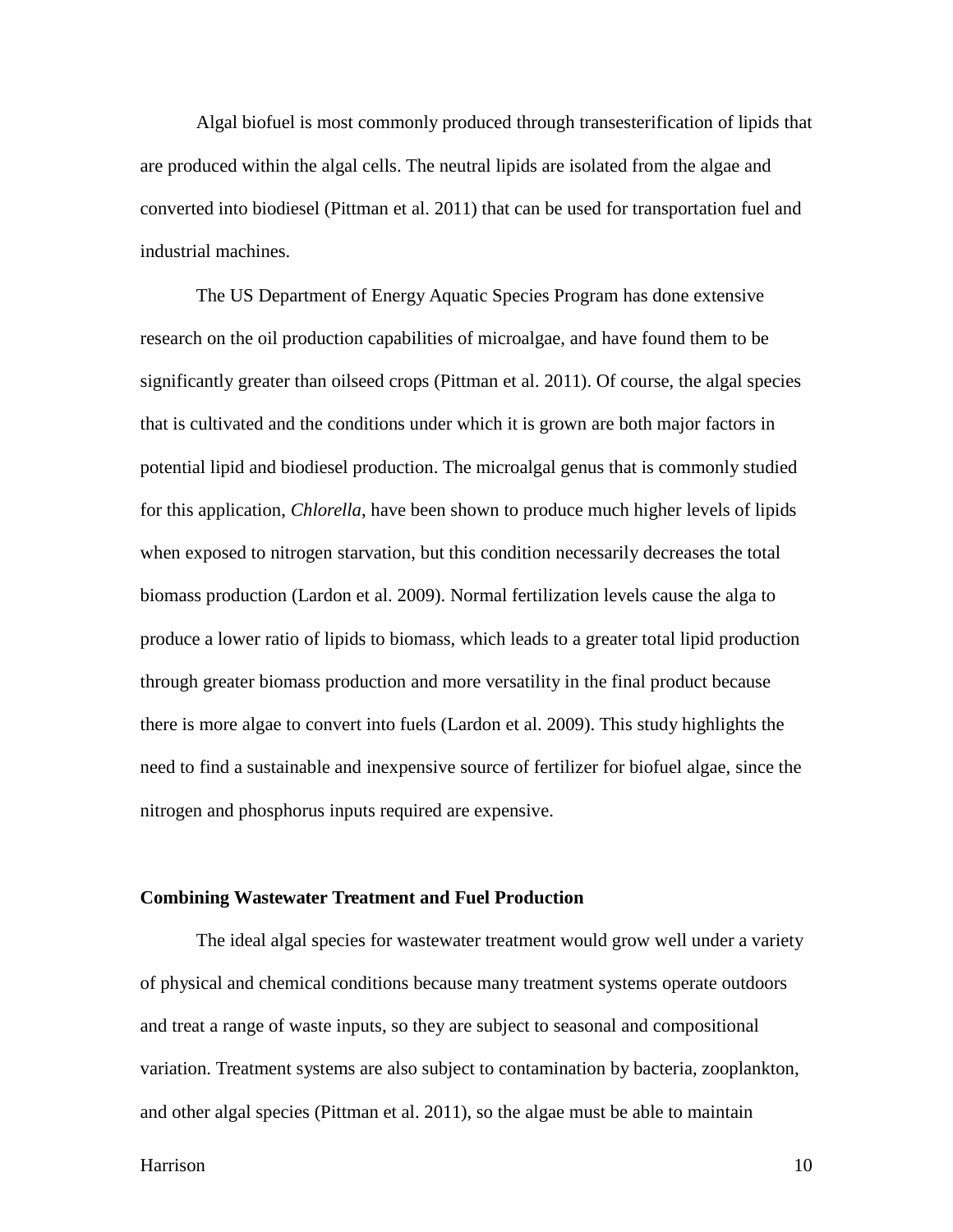production under these conditions. The algal species must also grow relatively well regardless of variations in temperature, light level, nutrient concentration, pH, and water quality (Wurts 2010). The ideal species for biofuel production would produce a high level of neutral lipids, such as triacylglycerol (Pittman et al. 2011), compared to the quantity of biomass. Algae also produce proteins and carbohydrates, which can be used for fuel production; however, lipids have been shown to have over twice the caloric content of either proteins or carbohydrates (Lardon et al. 2009), so they are the most likely to be used as a viable energy source. Other important factors for both of these applications include maximum biomass production in a short time span, good performance in monoculture with a resistance to contamination, and ease of harvest (Wurts 2010).

One of the most commonly studied strains for meeting nearly all of these criteria is *Chlorella sp. Chlorella* is a unicellular, green microalgae which is easily cultured in wastewater conditions, produces a high lipid-to-biomass ratio, and has been shown to sequester high amounts of nutrients and metals from wastewater (Pittman et al. 2011). *C. vulgaris* has been shown to remove up to 90% of nitrogen and 80% of total phosphorus from primary settled wastewater (Pittman et al. 2011). It is also tolerant of a variety of wastewater conditions, resistant to contamination by undesirable organisms, and welladapted to growing in monoculture. *Chlorella* is difficult to harvest or quantify, however, due to its small size and dispersal in the water.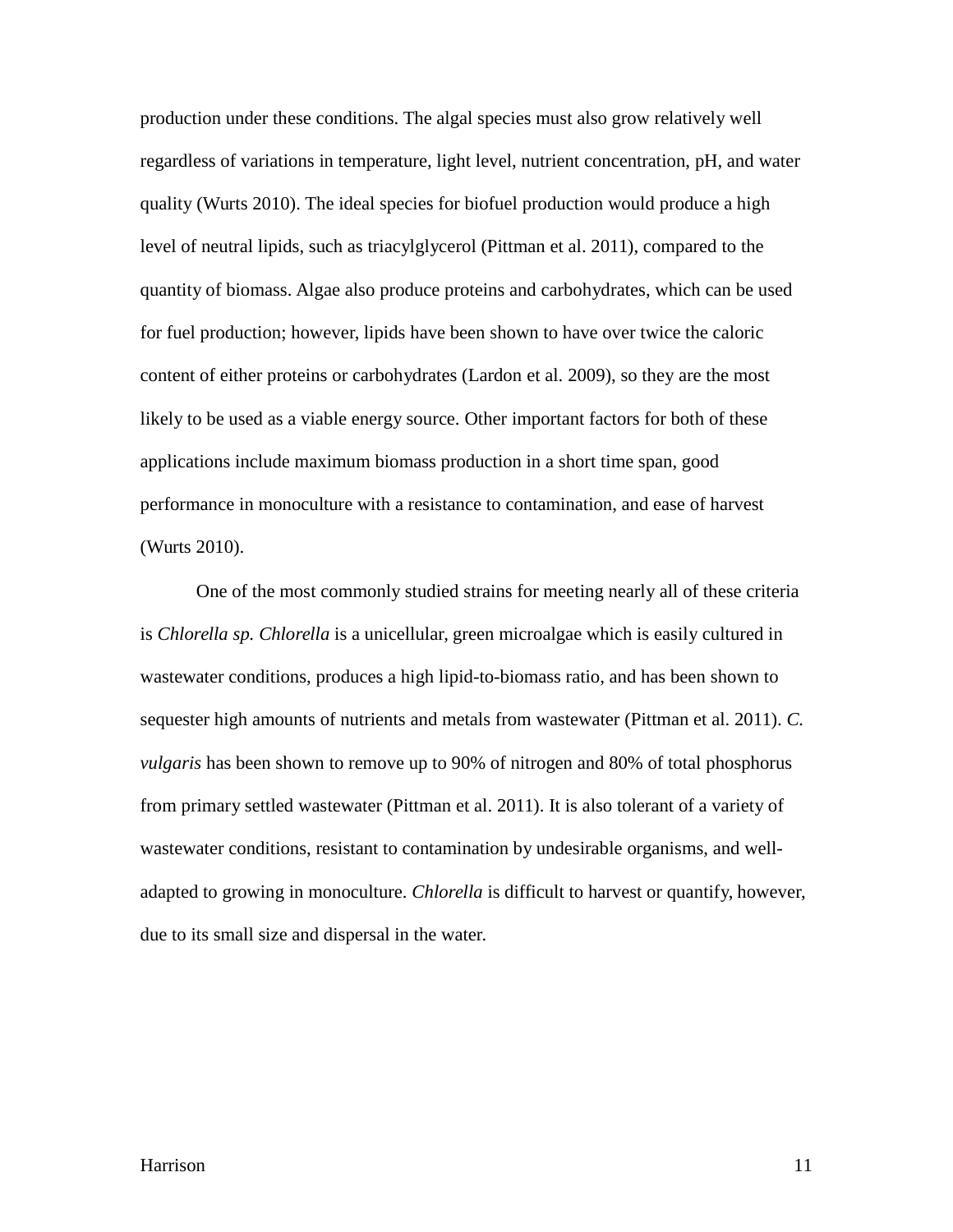### **OBJECTIVE**

This study seeks to compare existing methods for quantifying growth and lipid production in terms of data accuracy and reliability, required sample volume, required volume of hazardous chemicals, and processing time; with the ultimate goal of producing a reliable method that is cleaner and less labor intensive.

### **MATERIALS AND METHODS**

This objective was to be completed by comparing the three traditional quantification methods (microscope cell count, lipid separation, and chlorophyll extraction) to two modern methods (the Coulter Counter and the microplate reader) using a microalga that could be adapted to either algae application. *C. vulgaris* was chosen as the 'ideal' species based on its potential as a wastewater treatment or biofuel production cornerstone.

#### **Algal Cultures for Comparison**

Harrison 12 *C. vulgaris* on agar slants was purchased from UTEX algae center at the University of Texas at Austin (Austin, Texas) and maintained in Bristol media (NaNO<sub>3</sub>)  $(25 \text{ mg/L})$ , CaCl<sub>2</sub>.H<sub>2</sub>O (2.5 mg/L), MgSO<sub>4</sub>.7H<sub>2</sub>O (7.5 mg/L), K<sub>2</sub>HPO<sub>4</sub> (7.5 mg/L),  $KH_2PO_4(17.5 \text{ mg/L})$ , NaCl (2.5 mg/L), and peptone (1 g/L)) at 26<sup>o</sup>C for inoculation. Liquid cultures of *C. vulgaris* were periodically isolated on agar plates prepared in the same media to ensure the purity of the strain. For this method comparison, the algae were cultivated in jars plugged with autoclaved cotton balls, covered with autoclaved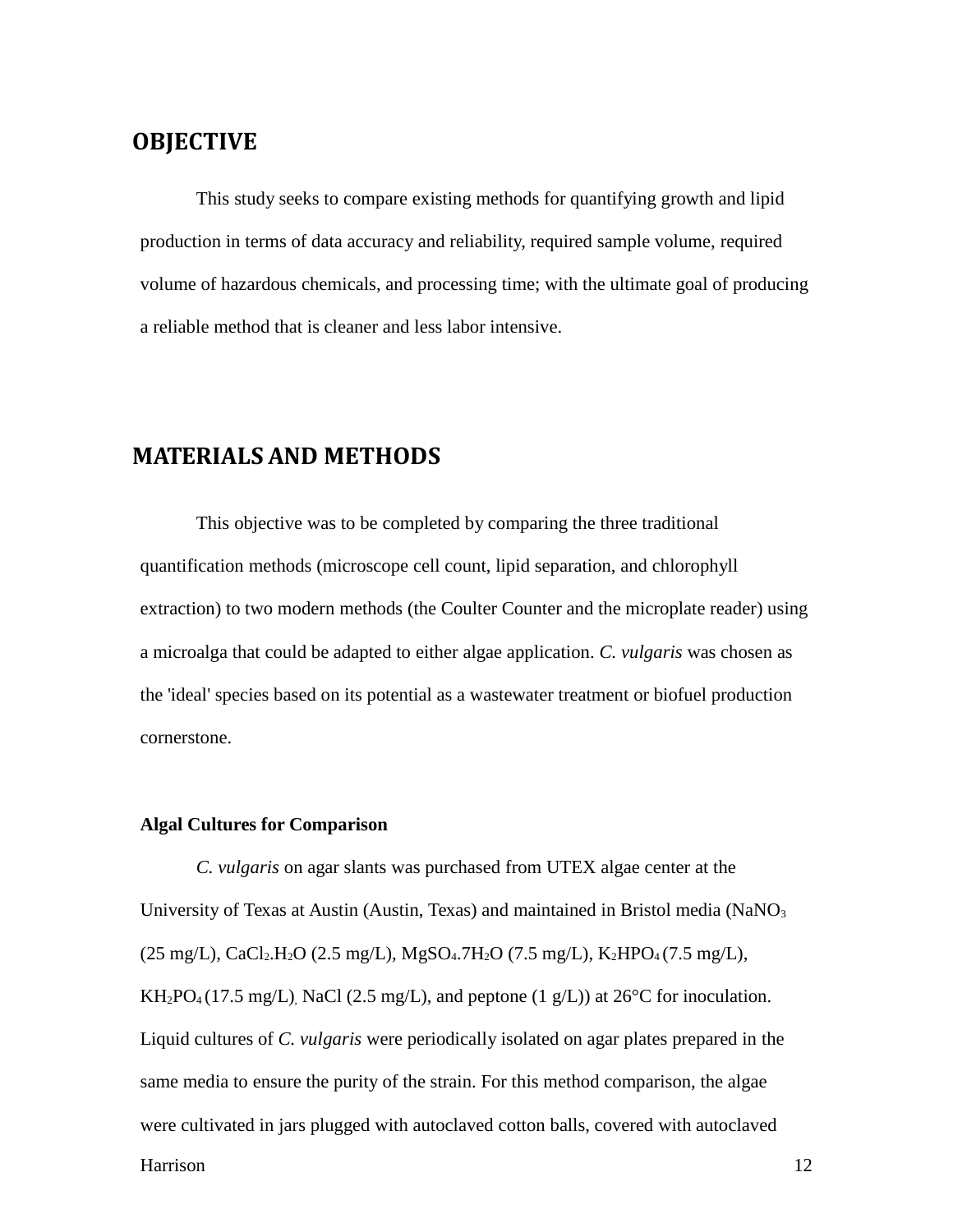aluminum foil, and placed on a stir plate in a 26-27 °C warm room lit continuously by fluorescent ceiling lights and three T5 high-output aquarium lights. The algae were grown for roughly ten days to a sufficient density for analysis.

Samples of the algal solution were diluted according to the amounts in **Table 2** and duplicates of each sample were made for comparison among the three traditional and two modern quantification methods.

#### **Table 2**

| <b>Dilution Factor</b> | Algae/Bristol Stock (mL) Pure Bristol (mL) |        |  |
|------------------------|--------------------------------------------|--------|--|
| O                      | 330                                        |        |  |
|                        | 165                                        | 165    |  |
| 5                      | 66                                         | 264    |  |
| 10                     | 33                                         | 297    |  |
| 50                     | 6.6                                        | 323.4  |  |
| 100                    | 3.3                                        | 326.74 |  |

**Table 2** displays the six dilutions made of the algae stock solution. The data shown in the results section are a result of these six dilutions.

#### **Biomass or Cell Count**

#### Traditional Microscope Method

The Standard Method for microscopy cell counts (USEPA 160.2, SM 2540-D) was used as the traditional biomass quantification method. For the three densest algal sample solutions, one milliter of solution was vacuum filtered, and for the three less dense samples, two milliters were filtered. The filters were mounted on glass slides and five pictures were taken at random points on the slide at 100x magnification. The cells in each picture were counted by hand and the total number of cells per mL was calculated for each sample.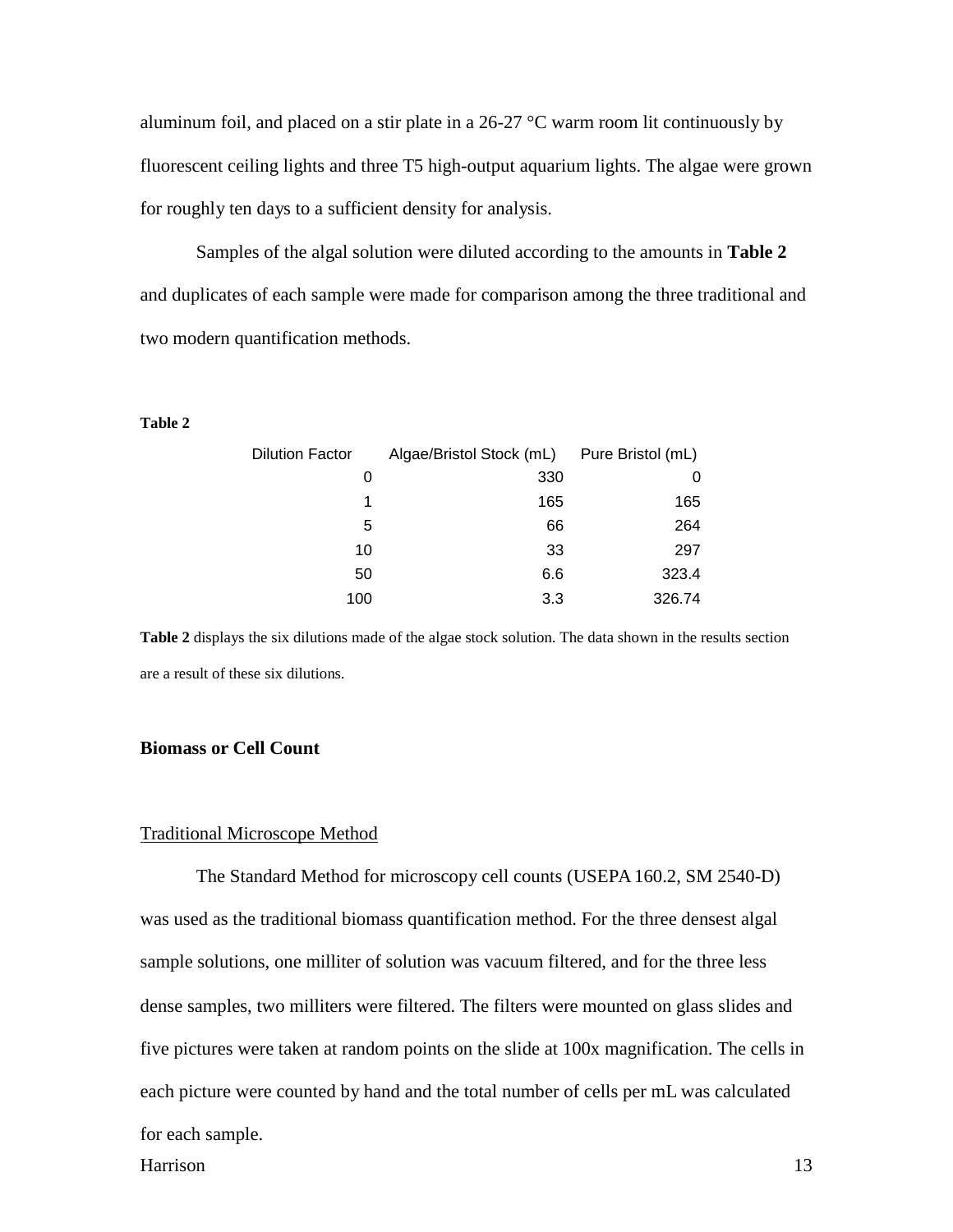#### Modern Coulter Counter Method

The solution chosen for our objective was to replace microscopy with cell counts by the Coulter counter machine. The Coulter counter works on the Coulter principal, by measuring the number and duration of electrical impulses formed when particles are pulled through an aperture alongside an electric beam. For this process only 100 µL of the algal sample was required, and it was mixed with 9.9 mL isotone. The Counter drew the sample through a  $100 \mu m$  aperture and tracked the amount and length of electrical disturbances which are counted as particles or cells. Based on the average size of *C. vulgaris* cells, particles from 2.2 - 7  $\mu$ m were considered to be algae cells.

#### **Chlorophyll Production**

#### TraditionalSpectrometryMethod

Harrison 14 The traditional method chosen for chlorophyll a quantification was standard method (SM 10200-H ESS Method 150.1 Spectrophotometric). Chlorophyll is an important constituent that can be used for algae quantification and that would be vital to algal wastewater treatment. For this method, 50 mL of the algae sample was vacuum filtered through a 0.45 μm membrane filter, along with magnesium carbonate as a preservative. The filters were frozen overnight, then dissolved in 90% acetone solution; the chlorophyll was mechanically separated from the cells by sonication, then the samples were kept in the dark overnight at 4°C. The chlorophyll was then brought back into solution by vortexing and analyzed via spectrophotometer. The absorbance at wavelengths of 750, 663, 645, and 630 μm was then used to calculate the amount of algae per mL of sample.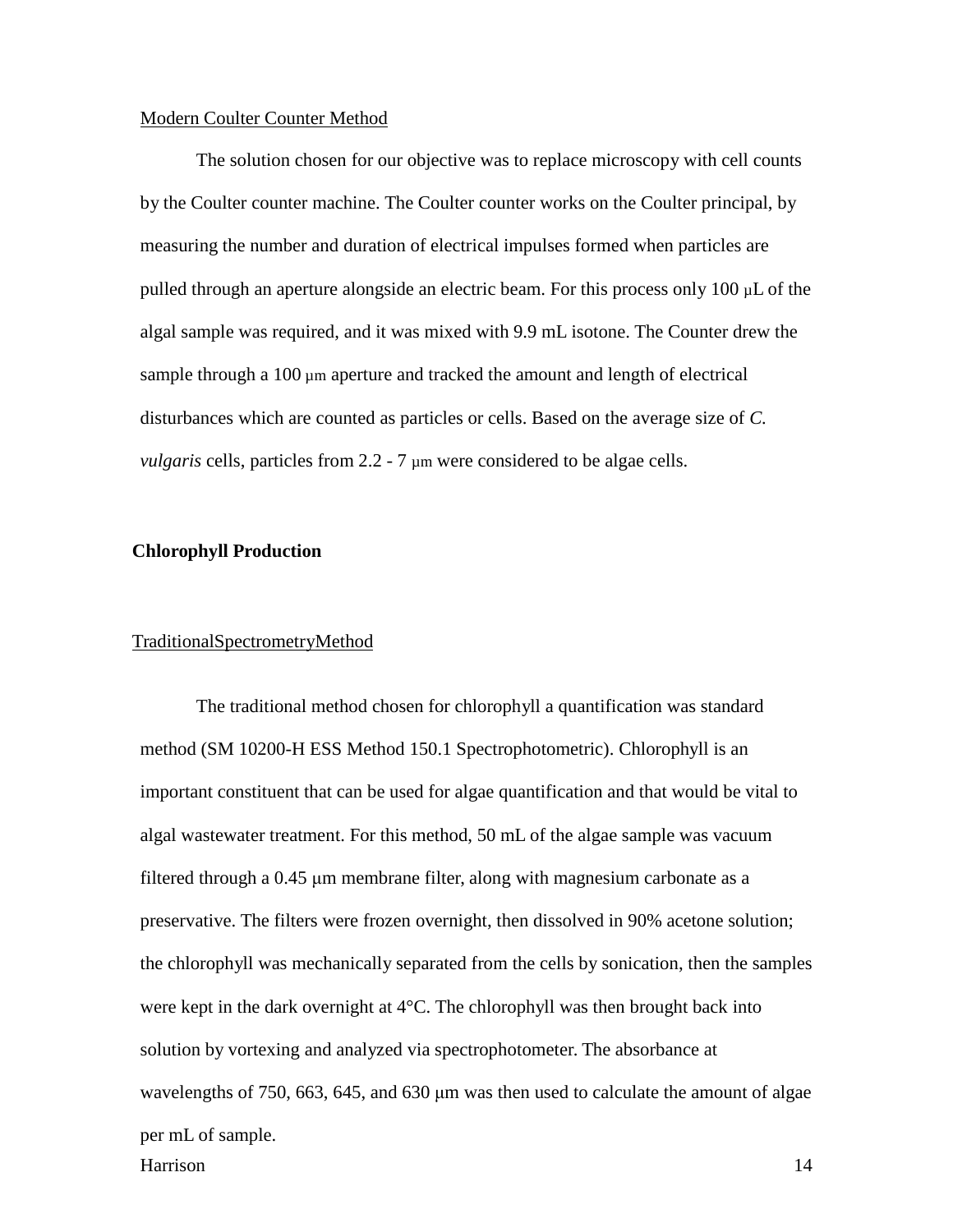#### ModernMicroplateMethod

The microplate reader for chlorophyll analysis (Synergy H1 Multi-Mode Microplate Reader, Biotek Instruments, Inc., Winooski, VT) method requires only 100 μm of sample in a clear-bottomed microtiter plate (Corning 3603, Corning, Tewksbury, MA). The samples were analyzed using excitation at 440 nm and emission at 685 nm, and chlorophyll concentration was calculated from fluorescence (Held 2011).

#### **Lipid Production**

#### TraditionalBligh/MutjabaMethod

The traditional method chosen for the quantification of lipids was a modified Bligh/Dyer method (1959) proposed by Mutjaba (2012) which included extracting the lipids, separating them from the cell mass, and then drying and weighing the lipids. This method required 50 mL of sample to be centrifuged and separated by pipette. A chloroform/methanol solution was used to extract the remaining lipids, and the sample was centrifuged again. The lipids were separated by pipette, and the extraction solution was added a second time, followed by another round of centrifugation to achieve separation, and the lipids were collected on tins to be dried in an oven overnight and then weighed.

#### ModernMicroplateMethod

The method chosen to replace the lipid separation method was a microplate fluorescence analysis which utilized only 100 μL of sample and 100 μL of 2x Nile Red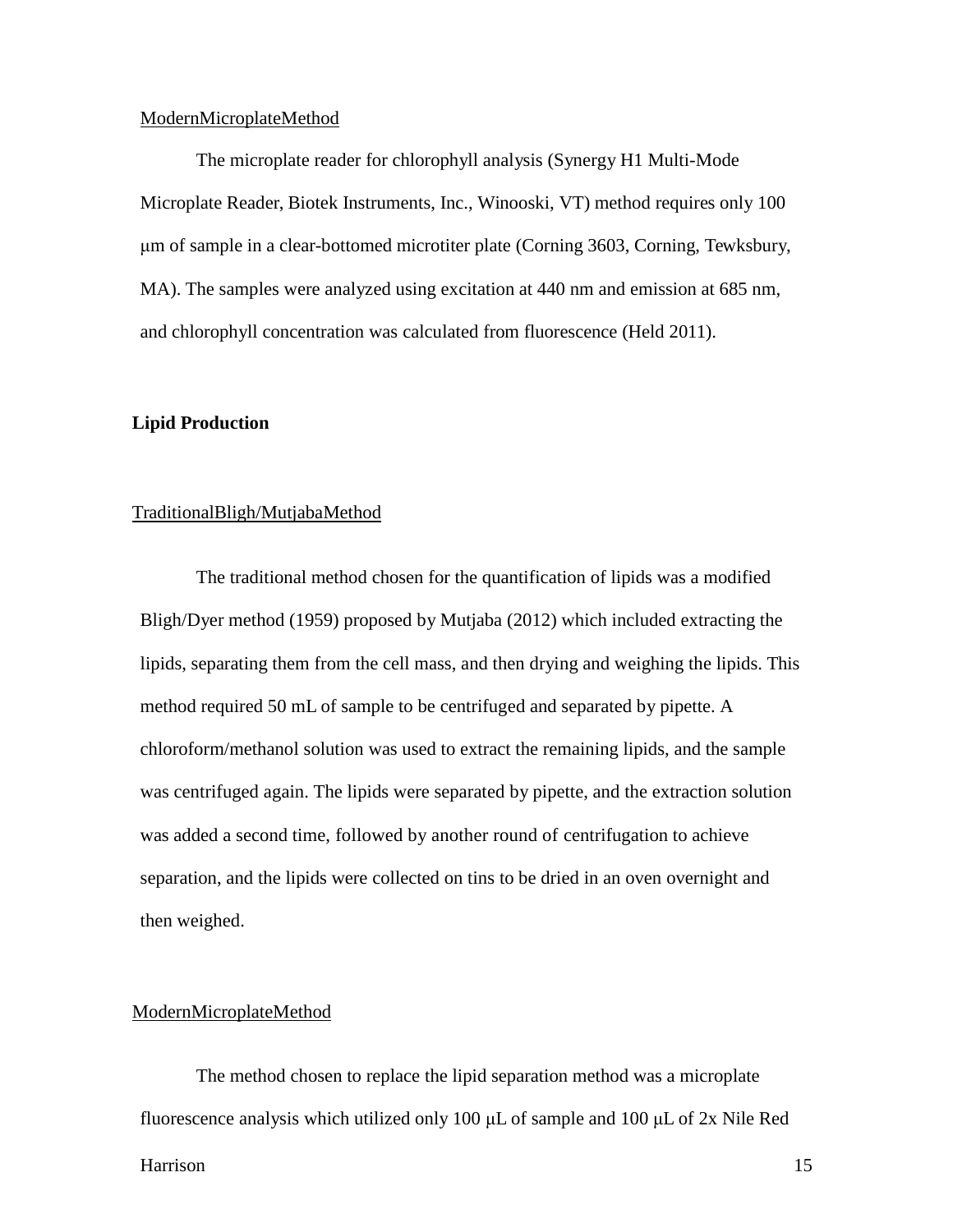dye. The absorbance of each sample was measured at 600 nm and 680 nm, then the Nile Red was added and allowed to absorb for ten minutes. Then fluorescence was measured at 530 nm excitation and 570 nm emission wavelengths, and these data could be compared to a standard curve to calculate total lipid concentration in the sample.

### **RESULTS**

It was the objective of this research to identify and explore a method of quantifying microalgae that is less time-consuming, less labor-intensive, more intuitive, more accurate, more repeatable, and more sustainable than traditional quantification methods and compare it to traditional methods using a representative green microalga.

| m |  |
|---|--|
|---|--|

| <b>Parameters</b>                                               | Method/Instrument                            | Volume<br>$Req.$ (mL) | Time Req.    | Chemicals Req.                      |  |  |
|-----------------------------------------------------------------|----------------------------------------------|-----------------------|--------------|-------------------------------------|--|--|
| Chlorophyll A                                                   | SM 10200-H, ESS 150.1<br>/ Spectrophotometer | 50                    |              | 2 days 13 mL 90% Acetone            |  |  |
| Chlorophyll                                                     | Held / Microplate                            | $0.1*$                | 1 minute     | <b>None</b>                         |  |  |
| Cell Count                                                      | Coulter Counter                              | 0.1                   | 5 min/sample | 9.9 mL Isotone                      |  |  |
| Cell Count                                                      | Microscope Method                            | 1 to 2                | 3 hours      | <b>None</b>                         |  |  |
| Lipids                                                          | <b>Modified Bligh-</b><br>Mutjaba            | 50                    | 2 days       | 2.5 mL Chloroform,<br>3 ml Methanol |  |  |
| Lipids                                                          | Held/Microplate                              | $0.1*$                |              | 12 minutes 100 µL Nile Red Dye      |  |  |
| * These variables are measured using the same 0.1 mL of sample. |                                              |                       |              |                                     |  |  |

**Table 3** shows the time and inputs required for each of the six methods compared.

The relative time, chemical input, and sample volume required for each of the six methods are shown in **Table 3.** The modern microplate and Coulter Counter methods require less time and effort; they require a smaller sample volume; and the microplate treatments require far less harmful chemicals than traditional methods.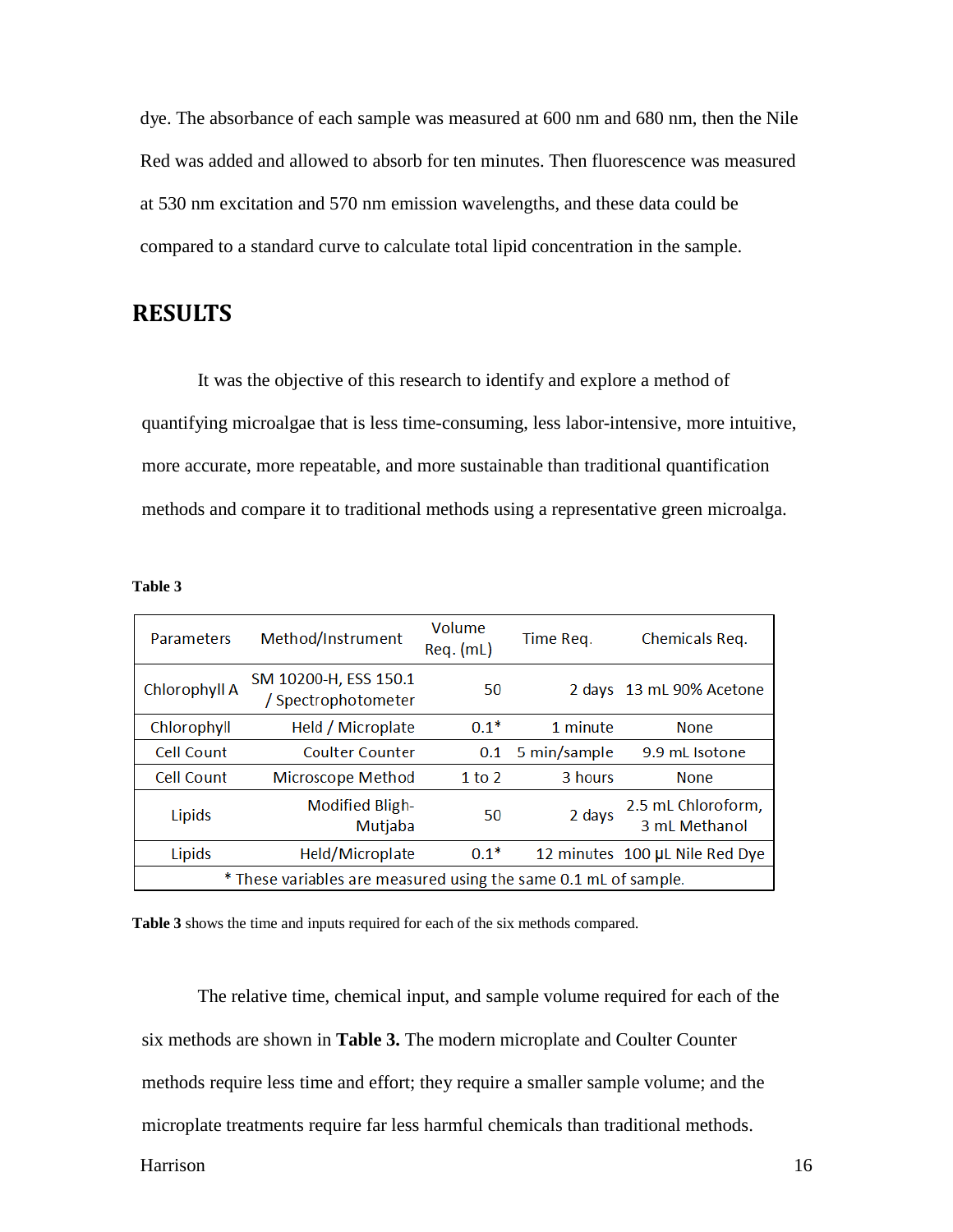Clearly the modern methods are more researcher- and environmentally- friendly than the traditional methods. They may also be more accurate.

**Figures 2 - 4** show the r<sup>2</sup> values and standard errors of each of the treatments; the results of traditional methods on the left, and the modern methods on the right. The values displayed by the traditional methods were surprisingly accurate, although their error margins were slightly larger. However, the  $r^2$  value for each of the modern treatments is noticeably higher than for the traditional methods. This indicates more precise and repeatable results.



**Figures 2 - 4**

**Figures 2 - 4** show a graphical view of preliminary results gained from each of the quantification methods at different sample dilutions. Note that these graphs are not for direct comparison of cell or constituent count, but for a comparison of the accuracy and error of each of the treatments.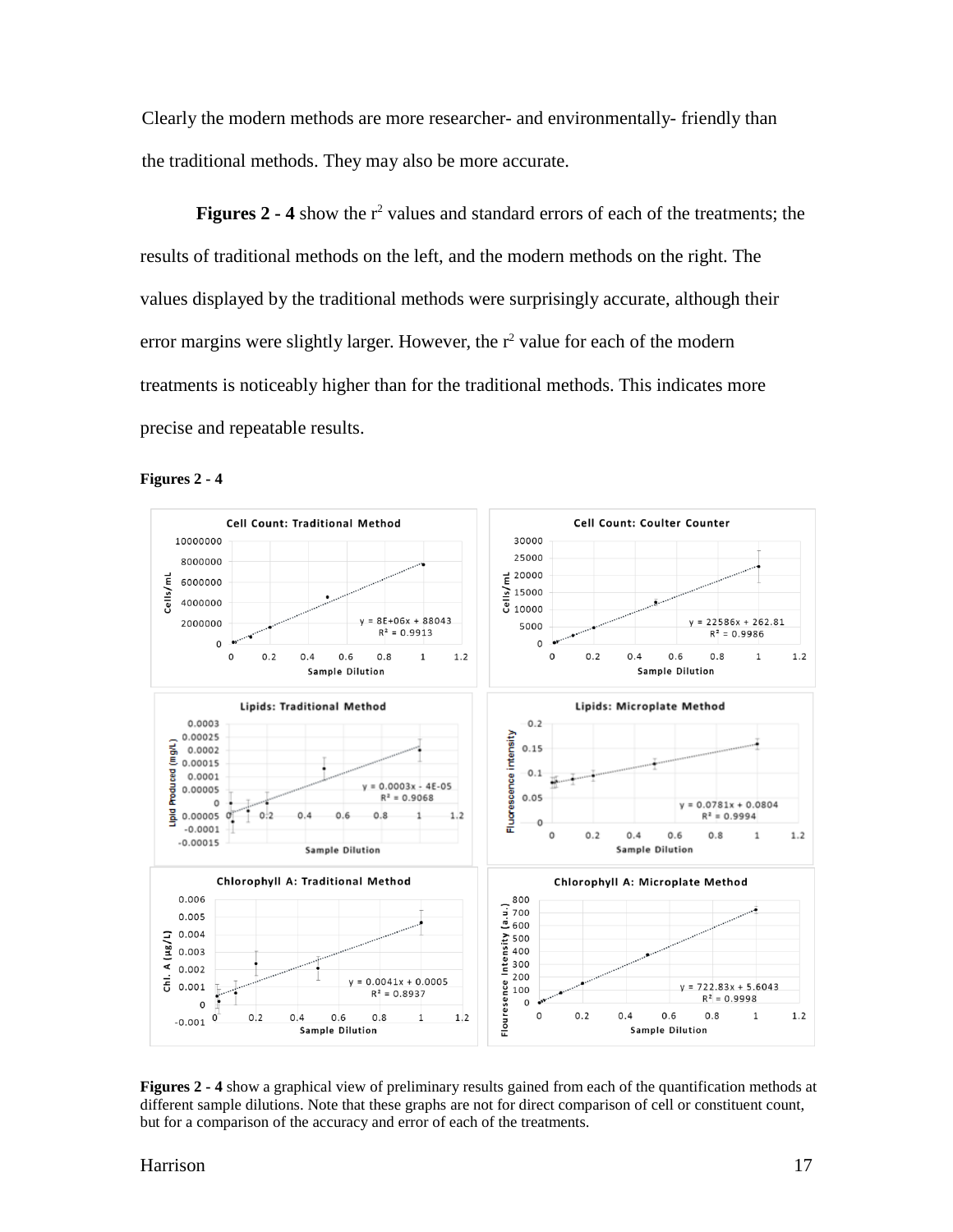## **DISCUSSION**

This research achieved the objective of designing improved quantification methods for green microalgae for use in biofuel production and wastewater treatment. These modern methods using Coulter Counter for cell counts and microplate for chlorophyll and lipid measurement are more reliable and efficient than microscope cell counts and lipid extraction and chlorophyll absorbance measurements. It is hoped that research in the fields of biofuels and water quality will benefit by becoming more sustainable and streamlined.

### **Cell Count**

The microscope cell count method requires relatively little volume of the algae sample, but it is cumbersome and time consuming, and prone to human error. *C. vulgaris* are mostly uniform spherical cells, but after the stress of filtration and slide-mounting, the cells break apart or clump together. In dense samples, the cells can be too thick to count. They can be deceptively spread or clumped on the slides, as well as misshapen or torn. The main benefit to the traditional microscope method is that it can be used to quantify a dilute sample of essentially any microbe. However, the procedure takes a few minutes to complete per sample and is labor-intensive; when available, a simpler procedure would be of benefit to researchers on large-scale projects.

Harrison 18 The Coulter counter represents an improvement in sample size, accuracy, and time required over the traditional cell count method. Each sample takes only seconds to process, and discrepancies in cell sizes are mitigated by the Counter's method. Plus the Counter provides a quick way to check monoculture samples for contamination, because cells of other sizes appear as spikes on the cell count graph.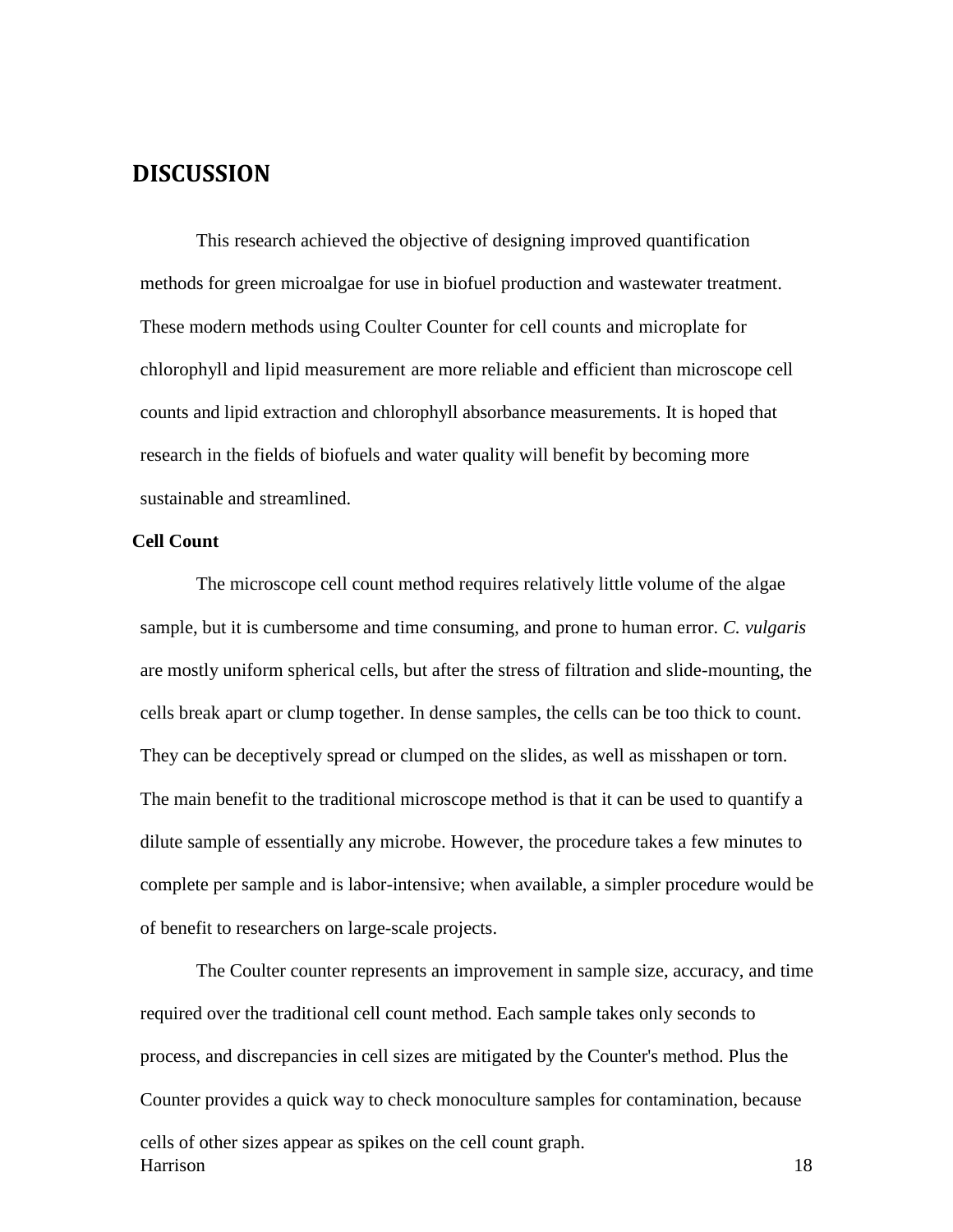#### **Chlorophyll Production**

The traditional chlorophyll spectrometry method uses a considerable volume of sample and volatile chemical inputs. It also becomes a three-day process and requires several steps to move from samples to analysis. This process would be useful for nearly any green monoculture, but not for mixed species. A quicker alternative method, with fewer steps and chemical inputs, would make research on green algae more efficient and sustainable.

The microplate method measures chlorophyll content in a matter of seconds, even for several dozen samples. It requires no additional chemical inputs and no additional machinery or technology beyond the microplate analyzer. In addition, the sample that is analyzed this way is not compromised, so it can be used to measure other parameters as well, such as lipid production.

#### **Lipid Production**

The traditional lipid separation method was convoluted, frustrating, and difficult to reproduce with precision due to how error-prone it is. The results are inconclusive and inaccurate, and the process takes many hours in addition to an overnight drying period. Multiple inputs of volatile chemicals are required and several pieces of equipment are needed to complete the process.

The microplate reader is very fast and simple to use. It eliminates many of the chemical inputs required for traditional algae quantification methods, and requires a much smaller sample which can be used for multiple analyses. In addition to chlorophyll and lipid content, the microplate reader may be used for a variety of biomass, nutrient, and other quantifications or analyses.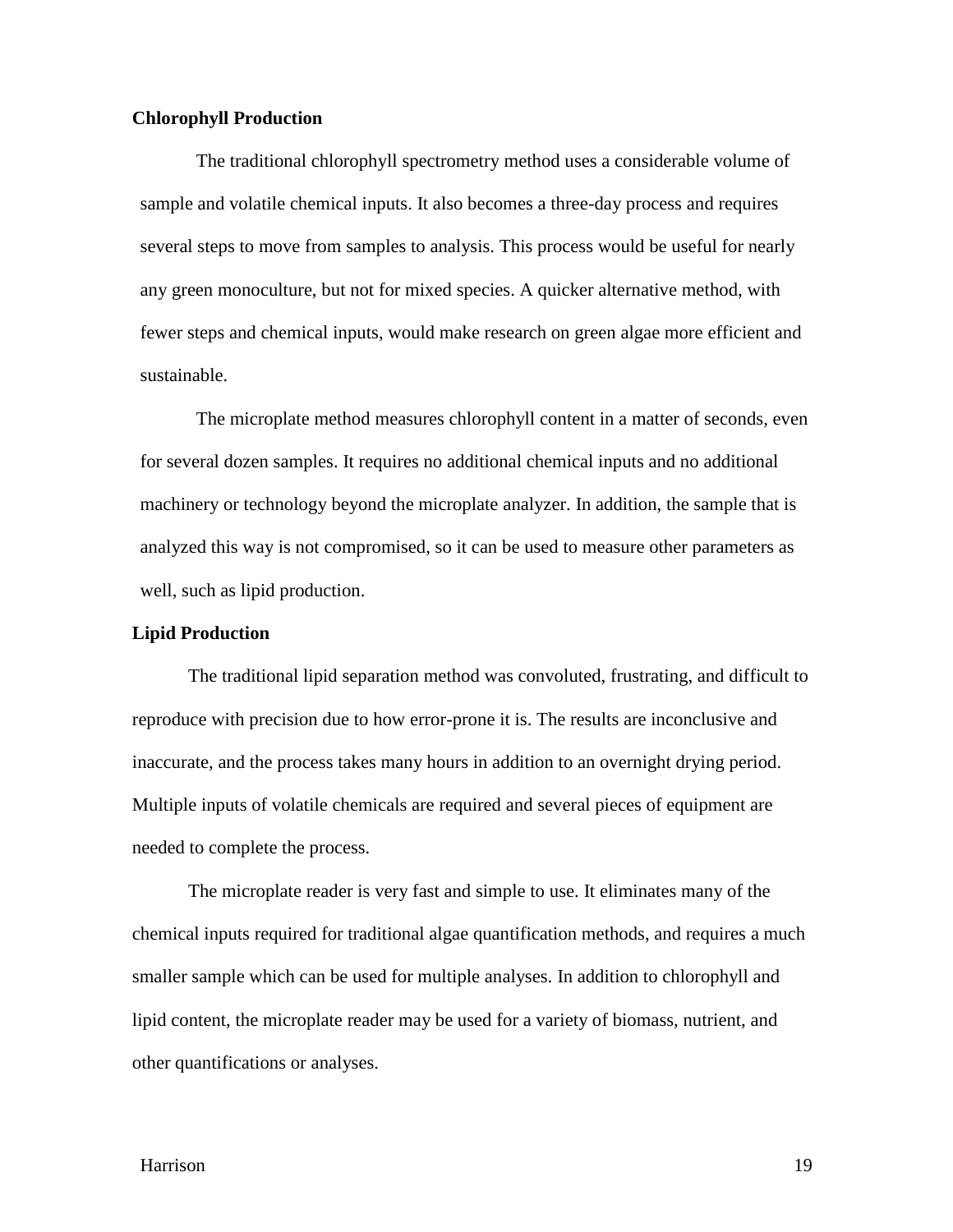These modern methods are more user-friendly, less time-consuming, and more precise than their traditional counterparts. Because they generally require fewer chemical inputs, they are also more environmentally friendly.

Taken separately, it would appear that algae could be used successfully for either wastewater treatment or biofuel production. However, vast amounts of fertilizer, fresh water, and fossil fuels could be saved by combining both of these applications. Algae grown in a wastewater treatment facility can sustainably clean nutrients, organic carbon, and toxic metals out of the water and then can be harvested and converted to biomass, biodiesel, or other renewable biofuels (Pittman et al. 2011). Additionally, replacing oilseed crops such as corn or soybean with algae for biodiesel production will lessen the negative impact that the use of these crops for biofuel production has on the food supply and agricultural land availability(Wurts 2010).

The methods explored by this research are optimal for a monoculture of unicellular microalgae, such as *Chlorella vulgaris*, because they are easily suspended and relatively uniform in shape. This species was chosen as the test subject for this research because it has been thoroughly researched in the past and found to be an optimal choice for both wastewater and biodiesel applications. Other species have been found to be prime candidates for these two applications as well. Some future research may include testing the modern Coulter Counter cell counting and microplate chlorophyll and lipid fluorescence methods on filamentous or dimorphous algae, as well as comparing to a new method for a combination of species.